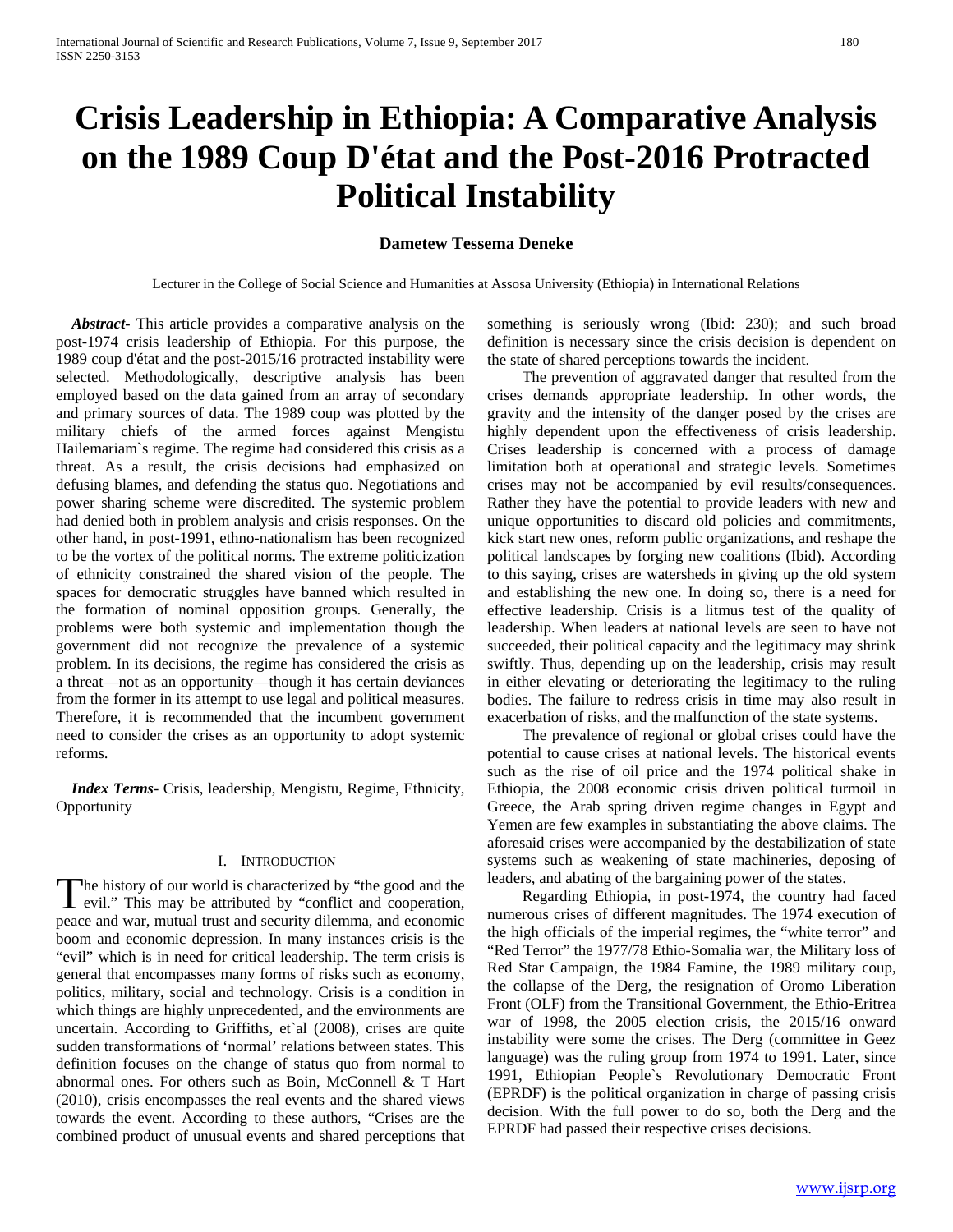The objective of this study was to conduct comparative analysis on the crisis leaderships of the earlier and the current regimes of Ethiopia. For this purpose, two key crises were selected. These are the 1989 Coup d'état against president Mengistu and the "2015/16 political fiasco." These two events have been chosen because, they were relatively inclusive and tempo changers. They can also represent other cases since they were multi-faced in their nature. What all the review of existing literature revealed, comparative studies have not been conducted so far on the issue under question even though the gravity of the problems demanding adequate and informative academic studies.

 Based on the above backdrops, answers will be sought to the following questions: How did the past and the current governments of Ethiopia respond to the crises? What has succeeded and what has failed? Why failure and what could have been done to avert failures? What key lessons can be drawn from both crises and respective crises leadership processes?

### II. METHODOLOGICAL ISSUES

 The analysis of the crisis leadership in Ethiopian cases includes a range of variables whose effects are difficult to isolate. The study takes into consideration various contextual issues, and thus, the comparative study is the best method to arrive at meaningful conclusions. By choosing such a strategy, the study used sources and benefit from theories to guide the analysis of data. To achieve the general objective of this study, multiple sources of evidence, that are mainly *secondary and primary sources* were used. As secondary sources different qualitative documents were critically analyzed. It includes public reports, reputable news, and academic literatures. The majority of the literature written on the Ethiopian political history is focused on the key constituent events of crisis and the vital decisions during the crisis. Therefore, this study utilizes the recorded facts to analyze the subject of this study through triangulation of data.

 **Primary sources**: *Legal documents*: The legal codes are also examined as primary sources of evidence. The legal documents are among the foundation for the study of the de jure crisis leaderships of Ethiopia and hence some legal documents of the regimes of post-1974 have been assessed. *Observatory participation*: Evaluating of the political directions and crisis responses of the incumbent government through participating in consultative conferences of 2017 and in the "deep reform" scheme as a practitioner was another means of data collection.

### III. THEORETICAL APPROACH OF CRISIS LEADERSHIP

 In this work, established perspectives, and generalizations are used to throw light on the empirical case selected for analysis. Investigation of crisis leadership theories and practices were explored, with the aim of finding perspectives that could provide tools of analyzing the data. Hence, in this study, the theoretical and empirical findings have mutually nourished each other towards a better understanding of the issue. Therefore, in this section the theoretical concepts of crisis and approaches of crisis leadership have been given a major emphasis.

 Crisis is a decisive stage that can have significant consequences in the future of a particular system in which the core values could be affected. According to (Rosenthal, et`al, 1989:10), "a crisis occurs when policy makers experience a serious threat to the basic structures or the fundamental values and norms of a system, which under time pressure and highly uncertain circumstances necessitate making vital decision." The definition covers diversified phenomenon of crisis and works to deal on the crisis such as coup d'état, environmental disaster, policy fiasco, terrorist attacks, revolution, and so on.

### **3.1. Key Characteristics of crisis leaders**

 Characteristically, crisis leaders have some sort of differences from crisis managers. Although leading and managing are complementary, leaders take a long view, formulate visions, encourage diversity, empower others, initiate changes, explore new territory, whereas manager take short view, make plans, enforce uniformity, control others, stabilize status quo, and maintain existing patterns (Allio, 2003). Accordingly, unlike managers, leaders probably consider crisis as an opportunity and exploits the crisis situation to devise critical system reform. Moreover, seeing things for what they are, strategic and tactical thinking, taking risk, and readiness to admit mistakes are some of the characteristics of crisis leaders. These are detailed as follow:

 *"Seeing things for what they are: Crisis leaders live on the front end of reality. They recognize events and their significance and do not shy away from the consequences of what they see. Strategy and detail: They are in need to see the big picture as well very detailed knowledge of the issues. Take risk: Crises often bring the leader face-to-face with a set of situations they have not previously seen. They will deliver bad news when they need to and do it in a way that avoids panic and provides a realistic level of hope for the future. Prepare to admit mistakes: leaders know that making an imperfect and risky decision can often be better than making no decision at all. Hence, in the face of certain failure, big leaders are courageous to admit their mistakes"* (Rowe, 2008). Niche

 This articulation shows that leadership demands expertise, and quality of sensing the realities of disastrous situations, interpretation and passing rational decision in time in the face of risks. In addition, there are other characteristics of leaders discussed as follow:

 *Collaboration: Leaders understand, however, that a longterm solution requires the input and involvement of many stakeholders. They identify those individuals and work together towards a solution that most support. Gathering contrarian viewpoints from individuals with whom they might not agree, but respect, likely means they may create solutions not previously tried. Listening to unpopular advice: Successful leaders listen not only to those who agree with them. Rather, they include individuals with whom they may not agree and whose advice may be contrary to that of their closest advisers. Multiple options: When they have identified the problems, they are willing to consider multiple approaches to how these may be addressed. Initially, they engage others in brainstorming potential solutions without judgment, even though they may have a preferred solution in mind* (Ibid).

 For crisis leaders, having this category of the characteristics is vital to widen the scopes of the vantage points of problem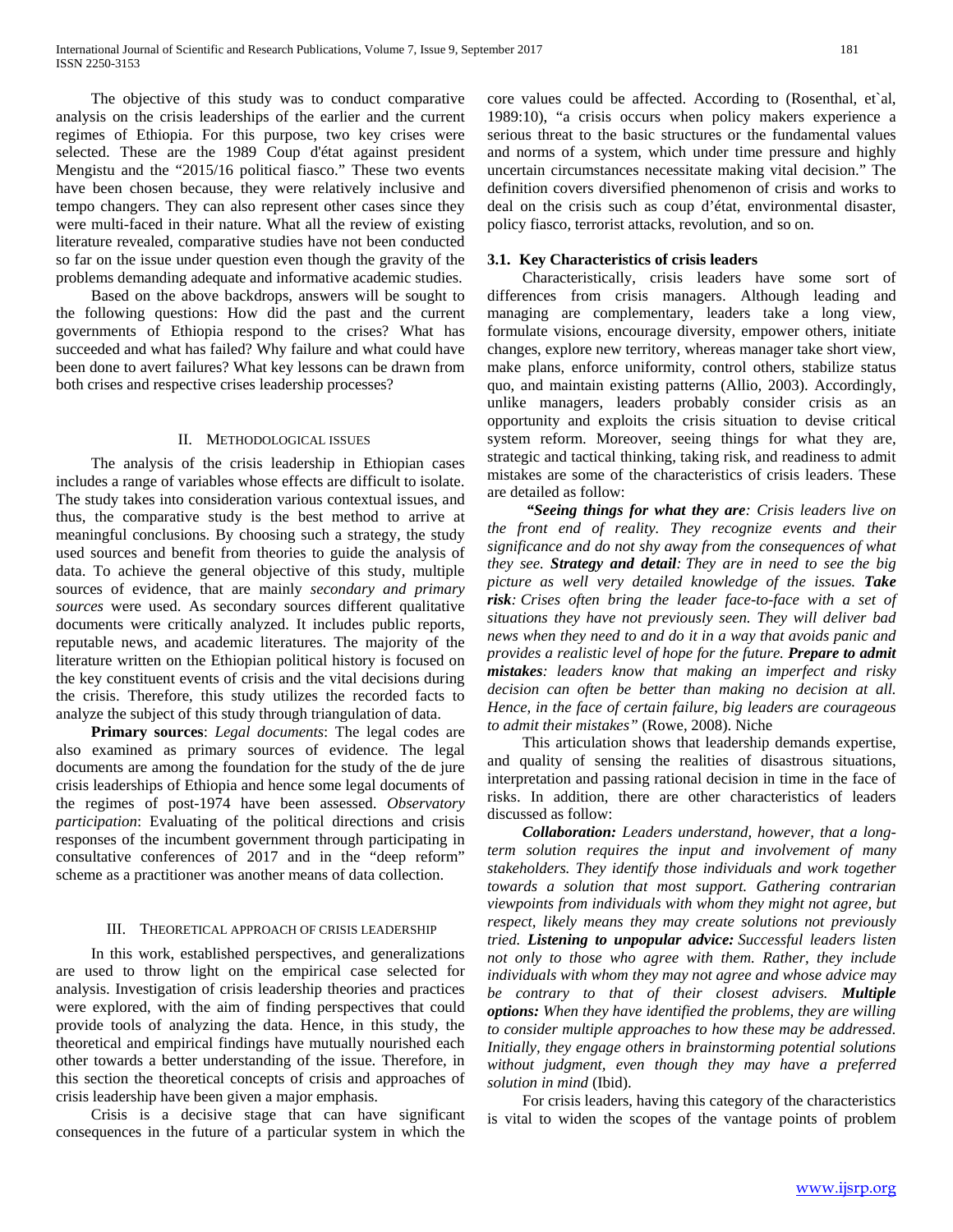analysis and to connecting the big picture with the operational issues.

# **3.2. The nexus between event, Perception, Posture, and decision**

 Crises are realities of unusual events and the constructed and share perceptions of the danger of the real events. Given this notion, when leaders are confronted with events of crisis they may adopt fundamentally different postures. This may be the result of their idiosyncrasy, and experience and the ability of them to amalgam niche perspectives to understand the situation. Sometimes, perceptions are ordered through pre-set belief systems that are both valuable and potentially dangerous; they can lead to wishful thinking and faulty analysis (Griffiths, et`al, 2008). Generally, decisions are dependent of perception and as a result of perception some use crisis as opportunities for institutional reform others may not (see the figure 1 bellow).



*Figure 1 Identifying crisis: perceptions and their political implications Adopted from Boin, `t Hart, and McConnell, 2009, P.84.*

 Perceptions and its implications: As mentioned above, leaders may take different postures about real incidents due to the differences in their perceptions and postures about the incidents. This has discussed as follow.

- 1. *Position of no crisis***:** Sometimes leaders may deny or downplay the potential threats. For instance, "the Bush administration`s stance on Al-Qaeda prior to 9/11, levee protection in southern Louisiana prior Katrina, or climate change- the message is that there is no crisis" (*Boin, McConnell and Hart, 2009:230)*. This is the manifestation of consideration of incidents as simple unfortunate events. Thus, no significant responses would also be taken.
- 2. *Crisis as a threat*: This involves the leaders` consideration of events as a critical threat to the social setting and public interest. As shown in the above figure such posture dictates them to defend the system from criticism. As a result, diffusing blames against the policy and organizational policies and practices, maintaining the status quo and adoption of corrective measures to avert the threat are the responses of the office holders.
- 3. *Crisis as opportunity*: In Marxist theory, crisis is an opportunity for the working class because the crisis is the

break or split of capitalist structural system. The central thrust of our interpretation of Marxian theory is to see accumulation as the expanded reproduction of a fabric of capitalist control that is always tenuous and repeatedly threatened by working class struggle (Cleaver and Bell, 2002). Crisis is thus, most basically, the rupture of that fabric and a positive consequence of the development of the working class as subject. The essence of crisis driven opportunity is concerned with leaders` recognition of events as fortunate happening. They hold the position that the event is critical to expose deficiencies of status quo beforehand; and cherishing the blame rather than diffusing. Corollary, they likely devise measures to furnish new organizational set up with discarding the status quo in question.

3.1. Challenges of Crisis Leadership

 Some of the challenges of crisis leadership are sense making, decision making, and coordinating, meaning making, terminating and learning (Boin, McConnell & T Hart, 2010:235). *Sense making*: A crisis does not announce its onset, it is unprecedented. Hence, it may be difficult to sense the actual incident as a crisis. The difficulty of extracting coherent and credible signals from the multi-faced abnormal noises of crisis, and the countless and bewildering noises of crisis that impair the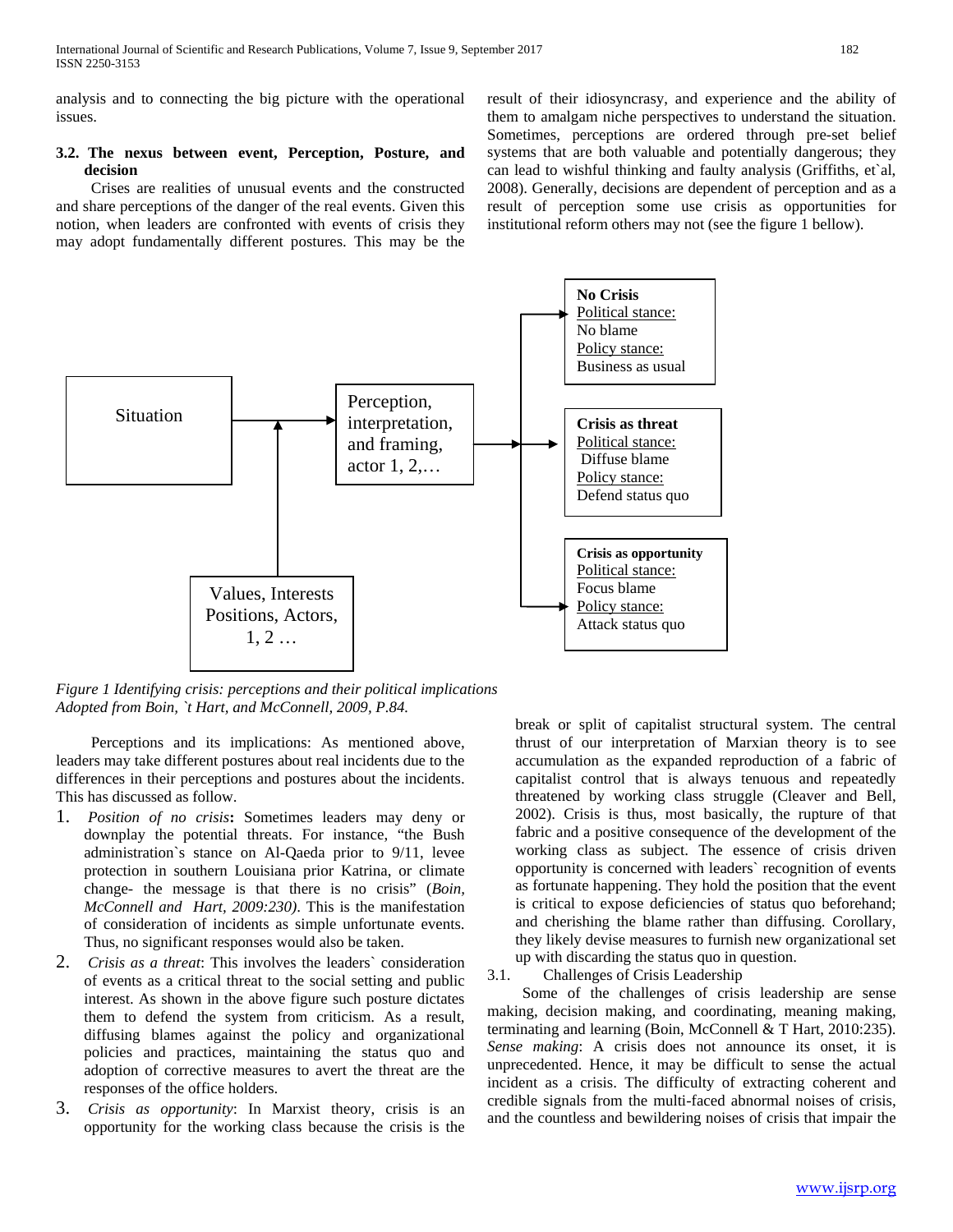ability to collate and interpret information are the challenges sense of making.

 *Decision making*: Crisis is a litmus test of the quality of leaders` decision. One of the classical examples of crisis is the invasion of Somalia against Ethiopia in 1977. During which the leaders of the revolution, particularly, Colonel Mangistu presented with the intelligence information about the conventional war declared by Somalia. Whatever his choices from the possible alternative options such as air strike, mechanized defensive attack, blockage of arms supply and naval attack, and others. However, it was hard to forecast the exact consequences; one thing seems certain that any decision would have impact on the relationships of Ethiopia with global partners of Somalia. Albeit the situation needed an urgency of decision, the military apparatus of Ethiopia was weak (Fikiressilassie,  $2014<sup>1</sup>$  $2014<sup>1</sup>$  $2014<sup>1</sup>$ ), not in a position to compete with that of Somalia's forces. Even no resource to purchase weapons and more importantly there was a must to have willingness from the suppliers of the necessary weapons. America, the long time partner of Ethiopia was not willing to sell, and or give military hardware and spear parts for existing U.S. made Weapons. There was little time to consult with advisors, colleagues, and the likes. The situation was taught and challenges for decision makings.

 *Coordination:* When we see the same case, when Said Bare declared war against Ethiopia, the leaderships of the Derg were in a critical challenge of mobilizing and organizing the public to the campaign due the prevalence of local groups those who were in a civil war with Derg and siding Somalia. On the other hand, the country had too few infrastructures and state machineries. In the face of these uncertainties coordination of the logistics, weapons, diplomacy, and troops was not an easy task. As a result, there were irregularities and communication breakdown between the stakeholders of crisis management. This was an impediment in pursuing effective coordination.

 *Meaning Making*: "In time of crisis, there are high expectations on leaders to quell uncertainty and produce an authoritative account of what is happening, what caused it to happen, and what action needs to be taken" (Boin, McConnell & T Hart, and 2010:235). They can meet the expectation if and only if they are capable of interpret and understand the essence of the crisis. But, this might not be happen due to the abundance of incorrect information, and the inability of leaders to collate and synthesize them in a manner that helps their decision.

 *Termination:* The full-fledged Crisis leadership is about the cessations of the operations and general strategy. This is also concerned with the avoidance of prolonged and too short emergency measures. Such maneuvering necessitates a diminishing and gradual easing of the business of crisis. In this respect, leaders possess authoritative legal or policy powers to terminate a crisis, for example, by ending state of emergency or

revoking martial law (ibid). However, the situations challenge to pass effective decisions because the complexities of the environment can constrain the decision of leaders on how to terminate, when to terminate and what are the appropriate measures following termination.

Learning: According to Boin, McConnell & T Hart (2010), only weeks after hurricane Katrina had destroyed the coastal areas of Louisiana and Mississippi, Hurricane Rita entered the Gulf of Mexico. Accordingly, when the tragedy projection of Rita included Houston, the Texas authorities quickly ordered an evacuation; and the lesson of Katrina had been learned. In this case, the authorities learned the lessons. The events before today were histories and they have lessons for today and tomorrow if leaders are positional learners. Unless there would be another crisis and that could aggravate the pre-existing crisis. Drawing lesson is not easy; it is a challenge for crisis leadership.

# IV. CRISIS LEADERSHIP IN ETHIOPIA: CASE STUDIES

# 4.1. The 1989 coup against Mangistu H/mariam

 The military Junta by the name of Derg came out of the 1974 revolution that discarded the Solomonic dynasty. It was first organized by the representatives of the Military units of different divisions. After the possession of the political power, the Derg adopted socialism as an ideology of the state and devised radical political and economic policies. From the inception, the formation of government by the military wing had faced extreme criticism by the pro-socialist forces that were the initiators of the change. Most revolutionary groups poked upon the Derg, requested the establishment of civilian rule though the Derg was unwilling. In the heyday of this disagreement, one of the Dé facto party called All Ethiopian Socialist Movement (AESM) formed an alliance with the military group. The other civilian party named by Ethiopian Peoples` Revolutionary Party (EPRP) declared "White Terror" against the leadership of the Derg and AESM. As a result the "Red Terror"<sup>[2](#page-3-0)</sup> was declared by the Derg aided by AESM. Consequently, the Derg had hammered the EPRP until the party`s leaders dismantled. The capacity of the EPRP to challenge the power of the Derg gradually declined. However, the military rule did not defeat the ethnic based resistances of the north and elsewhere.

 On the other hand, there were worth-mentioning crises events that the leaders properly endeavored to solve. For instance, the security crises of the nation during the late 1970s was the pivotal decisions of the Derg and the chairman of the committee that saved the nation from the savage and fierce invasion of Siad Bare`s forces. According to Fikresilassie (2015), the leadership of Mengistu in getting support from the socialist countries through diplomatic persuasions, the process of

<span id="page-3-1"></span><span id="page-3-0"></span> $\frac{1}{1}$ <sup>1</sup>"The number Ethiopia's ground forces were half of Somalia's one, Somalia possessed modern and out numbering Weapons such as the tanks, Cannon, grenades, Machineguns, Armored vehicles, rockets, missiles, ant-tank and anti-air Missiles, varieties of explosives, and light weapons. Regarding the air forces, Somalia has hundreds of Mig-17, Mig-21, and Mig-23 whereas Ethiopia`s forces had tens of U.S. made F-5 fighters" (Fikiresilassie, 2014:388).

 $\overline{2}$  $2$ "From 1976, a period of violence occurred, where EPRP assassinations of members of AESM and supporters of the Derg were followed by the Red Terror, where the Derg and its supporters haunted EPRP members, imprisoning 30,000 and killing thousands of them"(Holliday and Molyneux, 1981). But the AESM`s dominance within the mass organizations became strong for Mengistu, and from 1977 AESM was violently suppressed" (Aalen, 2002).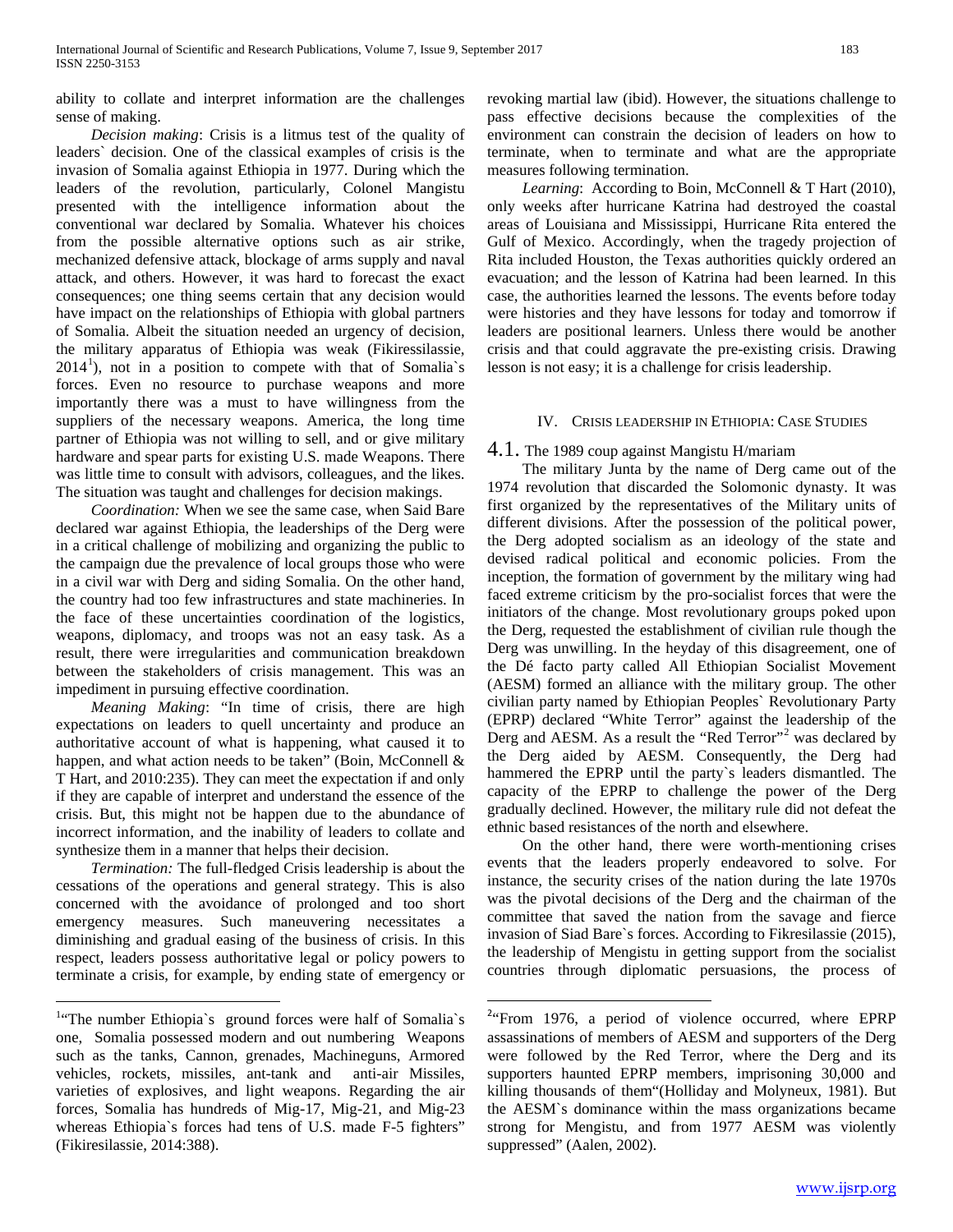maneuvering to mobilize the public, and the deployment of newly recruited troops were successful. In this disastrous time, leaders managed the shift of public attention from the local political problem to the external issue. The result of the combination of different crisis decisions of the leaders culminated with the victory Ethiopia`s forces. The regime enjoyed relative public support. The victory was also an impetus for the initiation of the "Red Star Campaign" against the rebelling group in Eritrea. However, unlike the war against Somalia, the civil war in Eritrea did not end up with the victory of the Derg. Gradually, the rebels such as EPLF and TPLF became strong enough to shake the regime. Military defeats became common.

 There were a number of strategic military losses for the Derg especially, in the late 1980s. By March 1988, the mechanized army of the government defeated, weapons and a strategic place in Eritrea called "Afbet" were captured by the EPLF; and 20,000 troops were dismantled (Bahiru Zewdie, 2007). According to Bahiru, before this defeat, the commander of the said front, Major General Tariku Laynie executed by Mingistu following the disagreement between them concerning the leadership of the war. This resulted in the moral damage of the combatant forces. This moral failure was one of the factors for the defeat. In Shire Endasilasie, by February 1989 another defeat occurred, and TPLF got a significant victory. In this battle, the Third Division revolutionary mechanized force with 40,000 troops was obliterated (Ibid). The forces of the regime have withdrawn from the entire Tigray areas. The defeats in Afbet and Shire marked the beginning of the end of the Derg regime. In the midst of these losses, senior officers, known to be dissatisfied with the President's pursuit of protracted civil war, in which the army has suffered from aforementioned severe defeats, staged a coup on 16 May 1989. But, it was foiled within three days in Asmara and Addis Ababa. This unfortunate coup exposed the coup makers for Mengistu`s revenge.

 According to Perlez (1989), Major General Merid Negusie, and the commander of the air force, Major General Amha Desta, had been killed in the fighting. Major General Demissie Bultu and a number of his compatriots were killed by the pro-Mengistu regime Commandos in Asmara. The body of Demissie dragged inhumanly on the street of Asmara (Bahiru, 2007). Further, as a result of this crisis, between 300 and 400 officers were reported to be arrested (Research Directorate, Immigration, and Refugee, 1990). On 26 December 1989, Mengistu`s government reported to have charged fourteen military officers with mutiny and attempting to overthrow Mengistu (ibid). Later, "12 of them including the army and police chief executed" by Mengistu (Los Angeles Times, 1990). The situation, particularly the revenges of the President was deterrence for other officers; signaling them that their life had no guarantee.

<span id="page-4-0"></span> The coup d'état and specially the merciless measures of regime resulted in drought of leaderships of the military units. Dereje Demissie, the author of the book titled "Father Memoir" (in Amahric-"አባቴ ያችን ሰዓት) has compared the number of Ethiopian military generals killed by the protracted civil war plus Ethio-Somalia war and the number of generals executed by Mengistu. For this author, Ethiopia lost only 5 Generals during the civil war and Ethio-Somalia war where as Mengistu executed above 50 military Generals.

 Mengistu had made reshuffling and new appointment of officers to fill the military leadership gap left by the arrested and executed generals. The promoted and newly appointed commanders to fill the vacant positions were ineffective and less experienced. It was because the new comers were inefficient to successes in the position that deserve to be lead by skilled and experienced Generals. More importantly, it is arguable that the soldiers and the new appointed ranks of the military would have no the moral courage of winning the civil war that was not achieved by the leadership of experienced late generals. What would be done to save the complete collapse? The crisis would demand the following actions:

- Negotiation with the coup makers, instead of killing and arresting;
- Negotiation with the rebels;
- Reconsideration of Global partners and
- Resignation of the president

# **I. Negotiation with Coup makers**

 In 1989, a dozen generals executed being found guilty of "treason and endangering the unity and territorial integrity" of the nation. Did the measure save the unity and territorial integrity? Indeed, the answer is no. Even the execution had accelerated the complete collapse of the nation. Due to the idiosyncrasy of Mengistu, the coup maker might not expect amnesty from his government but they might have the zeal not to be killed. Given this fact, they would have no motive to reject the call for dialogue that could save their lives and the country as well. It has been told that the master minds of the coup agreed and planned to have negotiations with rebels in view of searching for political solution for the civil war. Therefore, the government would have the chance to look for the political solution for the civil war by letting the coup makers to proceed with their plan of negotiation. Even, the survival and presence of those senior generals would have the power to diminish the hope of winning for the rebels. On the other hand, the determination for discussion with those generals by refraining from revenge would be better to alleviate the leadership drought in the military units.

# **II. Negotiation with rebels**

 *Eritrea People Liberation Front (EPLF)*: It is already known that the EPLF had reluctances to continue the war and decided to "negotiate with the Derg by late 1970s"<sup>[3](#page-3-1)</sup> and later in 1989 with the coup makers. This shows that at that particular time (1989) EPLF was in a position to sit for peace deal. So, before the execution of the coup makers, the president has certain chances to continue the peace deal with EPLF. Through ensuring the participation of coup plotters in the truce process, Mengistu would have the chance to attract the heart of the supporters of the coup. Corollary, fear, and moral damage in the military would be insignificant. Even if the negotiation with EPLF resulted in granting the self-rule or secession of Eritrea, the state of Ethiopia still would have the bargaining power to secure the right of

 $3$  Following the decision of Derg by 1976 to grant an autonomous self administration to Eritrea, there was relative subside of wars. Simultaneously, Negotiation was started by Sisay Habtie, the chairman of Derg`s foreign affairs Committee though it was interrupted upon the death of Sisay (Bahiru Zewdie, 2007).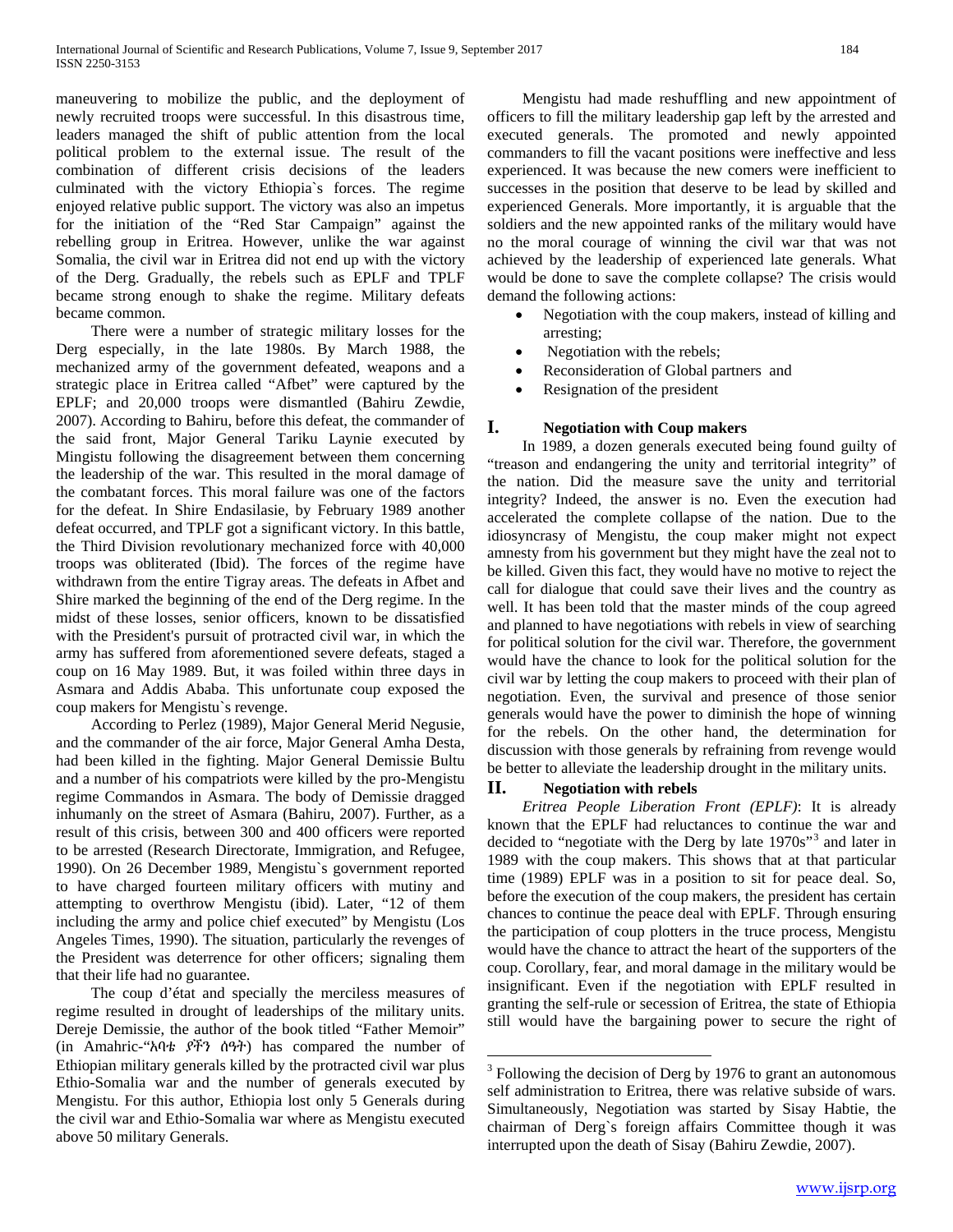access to the sea. Moreover, the deal might have the role of separating the EPLF from TPLF. The truce with EPLF (It was pro-peace deal than TPLF) was possible; and it would be an opportunity to buy time to depreciate the moral and material impetus of the hardliners.

 *Tigray People Liberation Front (TPLF)*: Though still the regime had the state resources to mobilize, the time was so hard to Mengistu`s government than for the Rebel group, the TPLF. Hence, it was the Derg who was responsible to initiate and search for negotiation with the TPLF. It could exploit all the possible pacific means to be saved from the evil of disintegration. The state resources still would empower the leaders to have the bargaining power. In the process, declaration of temporary ceasefire, opening space to the international mediators including the westerns were possible. Due to the gravity of the crisis, the only way out was negotiation and downsizing the number of enemies. It would also save the regime from the complete collapse. The deal would open a win-win forum: no zero sum game in the power politics. In other saying, Mengistu`s regime which was zeal to take all—would have some.

# **III. Reconsideration of Global partners**

 By 1987 the regime adopted the constitution of People`s Democratic Republic of Ethiopia (PDRE). The provisions foreign policy principles of the constitution have detail articulations about the relations and to whom the state aspired to have friendly relations. In this constitution, the working relations with the socialist' states have given emphasizes. The provisions read as:

 *1).The people`s Democratic Republic of Ethiopia (PDRE), while safeguarding the national interest of the country, shall promote relations and cooperation with all states on the basis of equality and mutual benefit. It shall respect the rights of states to live under the social and economic system of their choice. 2) The PDRE shall promote all-round relations and cooperation with socialist states, and strengthen with the international working class movement and democratic revolutionary forces, national liberation movements and other democratic peace loving forces. 3) PDRE Shall staunchly, struggle against colonialism, imperialism, neo-colonialism, and other forms of oppression and exploitation* (Article 28 of the constitution of PDRE).

<span id="page-5-0"></span> In 1989, there were a number of vivid manifestations of power shift and the ease of bipolar world structure. The time demand foreseeing of the mid-1980s onward Gorbachov`s gradual termination of supports to the communist states (even in East Europe). This was the rationale to express the need of making reforms on the diplomatic relations of PDRE. The focus of the reforms would be the complete avoidance of the hostile policy against the western, and the siege mentality. It was better to implement the principle of Non-alignment: non-alignment was the long aged orientation of Ethiopia`s foreign policy (since 1955). This principle was proclaimed in article 27 of the constitution of  $PDRE<sup>4</sup>$  $PDRE<sup>4</sup>$  $PDRE<sup>4</sup>$ . But, in practice, the government was not able to avoid aligning with the socialist camp. The realization of this principle would open the chance of increasing global partners. At that time, although the growth of satellite technology

negatively affected the strategic importance of Ethiopia for western intelligence, still the western interests to have close relationship did not ease. Realistically, the political dynamism of the time demanded the pragmatic shift from the slogans such as "death to Imperialism", "Death to Bureaucratic capitalism" (Fikiressilasie, 2014: 329) to "Fair beneficent from globalization and uni-polar world structure." By doing so, the regime could exploit the diversified forms of relationships to pursue the national interest.

# **IV. Resignation**

 Since 1970s the difference between Derg and Mengistu has become blurred. He was everything and everywhere in the country`s politics. The crisis was the manifestation of failure in his political leadership, and the coup was the result of loss confidence on his rule. His lingering for power until he lost every single instrument of defending his rule was self evidence that he didn't learn lessons from his predecessor as well as from the course of the crises. In other expression, if he had had the love with the country, he would have had to resign and provide the coup plotting groups with the chance to devise their own solution. Such decision would attract the heart of some dissidents to sit for negotiation. Inter alia, the deal for his resignation would have the possibility of ensuring the territorial integrity of the nation/PDRE/. By the way of summing up, it was much better to resign than fleeing after everything lost.

# 4.2. Crisis and its leadership under EPRDF

 The collapse of the Derg regime by 1991 was a watershed that marked the coming of ethnic based rebel groups in the political scene. The ethnic based rebel groups such as Tigray People Liberation Front (TPLF) and Ethiopian Peoples' Democratic Movement (EPDM) later; renamed "Amhara National Democratic Movement" (ANDM) controlled Addis Ababa by the name of EPRDF. The Oromo People's Democratic Organization (OPDO) and the Southern Ethiopian Peoples' Democratic Front (SEPDF) joined the EPRDF at a later stage. Consequently, Politicization of language and ethnicity became the fashion of the time. The majority seat in the council (with seats 87) of the Transitional Government of Ethiopia (TGE) occupied by those ethnically formed groups. According to Aalen (2002), the TGE included selected individuals and twenty-seven political organizations; a precondition for the organizations to be allowed to take part was that they were ethnically based. "The ethnic-question-comes-first-wing of the student movement had won over those who claimed that class and economy were the crucial issues to understand Ethiopia" (Teshale Tibetu, 1995) and the EPRDF's emphasis on ethnic federalism and ethnic political organization prevent viable trans-ethnic parties to emerge (Aalen, 2002).

 Meanwhile, the focal point in the articulations of historical political problems of Ethiopia was the issues of ethnicity. Ethnicity continued to be the vortex in the political philosophy of EPRDF. Ideological issues, leaders' idiosyncrasies, international politics, the philosophy nation building, and other core values have given less emphasis in analyzing the historical problem of the country. For instance, "despite the Derg's appeals to Marxism and a non-ethnic policy, the ethnically based opposition defined Mengistu's government as an Amhara suppresser" (Aalen, 2002). Consequently, these ethnic based parties have

 $\frac{1}{4}$ <sup>4</sup>The foreign policy of People's Democratic republic of Ethiopia is the based on the principles of proletarian internationalism, peaceful co-existence and Non- alignment.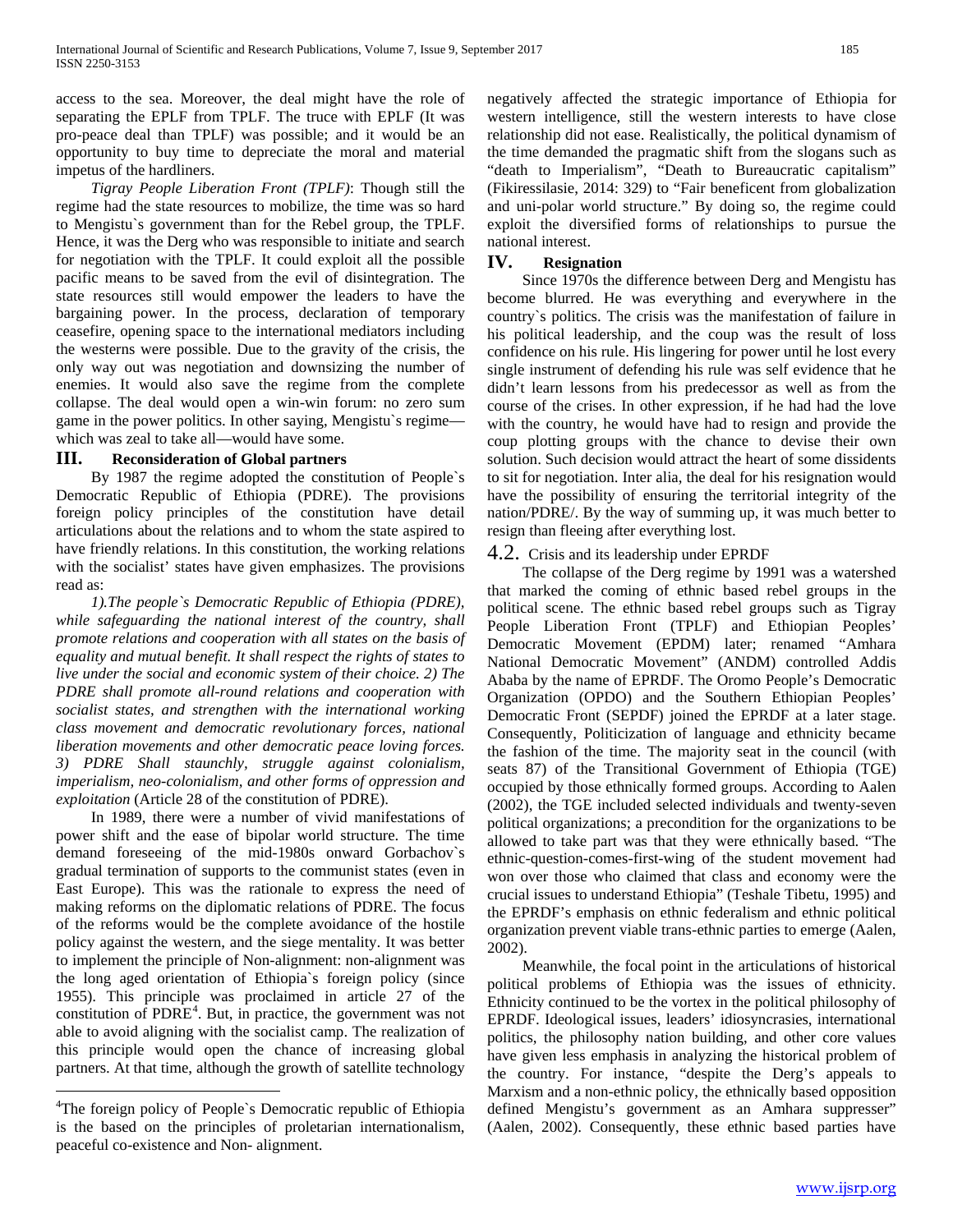been occupied with naming and shaming against trans-national parties. Especially, where the senior partners of the transnational parties are the Amhara elites, the government defames them as nostalgic of previous regime.

 The ethnic based rebel groups` dominated decisions continued to be the general framework of the politics of the country even after the coming into force of the constitution of FDRE in 1995. According to the "Constitution, Nation, Nationalities and People have granted inter alia unconditional right to self- administration, including the right to secession (see article 39). The constitution clearly allows the nationalities to exercise the right of session from the federation even in time when the country`s survival is in question (see article 92).

 However, the said strategy of the current regime did not save the country from crisis. The first post-Derg crisis was the irreconcilable hostility between the victorious ethnic based rebels (TPLF with some others).<sup>[5](#page-5-0)</sup> In addition, the 1998 Ethio-Eritrea war, the 2005 election standoff, and the 2016 pervasive instability are some of the crisis situations. The post-2015/16 predicament is the gravest crises in which different ethnic groups have been queued up in forefront of the protests against the rule.

# 4.2.1. The Features of the post-2015/16 crisis

 The general climates, the vigor, and scale of the danger of the 2015/16 Ethiopia's crisis accentuated the "crisis of leadership (Lefort, 2016), and the focus of the discussion of this section is the leadership of the prevailing crisis. The relationship of the party and the government, public service governance, elections and party politics and politicization ethnicity are the key topics to deal with the issue under question.

# I. The Party and the government

 Realistically, the absence of practices of multi-party democracy and prevalence of the mix up of party and government is rampant in Ethiopia. It is difficult to differentiate the functions of government from the function the party. The speech of Kassahun Birhanu (201[6](#page-6-0))<sup>6</sup>, asserts this claim by arguing that the structure of the government and the Party are excessively intertwined. For instance, in most universities, EPRDF have tens representatives and coordinators. In pursuing of party`s mission such as meeting and conference, the coordinators are receiving per diem from the universities` budget. This has been practicing in other public organizations too. In some sectors, the executive bodies reported to be more powerful than the parliaments of the country. Kassahun (2016) asserted this claim by saying that "due to result of the fusion of

the party and the government, the executive bodies have given an excessive power. In addition, some of the heads in different parliamentary grouping (such as foreign affairs, social affairs, security affairs standing committees and so on) are the heads of the executive agencies and thus they have the manipulative power to dominate the parliamentary decisions. The heads of the executive agencies also have power to manipulate members of the parliamentary (MP) because many MPs experts and department heads of those agencies. On the other hand, partisanship with the ruling party proved to be imperative to have job security and easy access to job. As a result, Public servants build trust on the party than the governmental system; and they lack the courage to separate party business from the public services.

# II. Governance in Public services

 Both the government and other stakeholders of the country agreed up on the prevalence off problems in the public sector. The ruling party reiterated that the problem of the country is the deficiencies in implementation of the policy. In this respect, in many secessions of "deep reform," the government officials argued that the system created a demanding society and the crisis was simply the price of our successes. For them, such incident is a natural in development process, and nothing more than a stage, ordinary and inevitable.

 However, practitioners and academicians have disagreed with the problem analysis of the government. According to Eyessuswork Zafu (2017), the current problems are both implementation and systemic. He stated that implementation problems relating to rent-seeking practices were the result of the system problems. Thus, it is impossible to ignore the systemic problem in dealing with the practical problems of the public services. The fusion of the legislative, executive, and judiciary organs (Kassahun, 2016) and the practices of *rule by law* were the sources of the problems. In practice, "there are different types and intensified multi-faced corruption that has never seen in Ethiopian history" (Ibid). Favoritism and the tendency of sabotaging the interest of the government for individuals benefit were visible. Though there are legal systems of controlling the mal-administrations, the personal connection with some political and economic elites has the power to overrule the legal norms. Elections and Party politics

 Constitutionally, democratic election and multi-party system have recognized. Regular elections are conducted, but these are often fraudulent and include severe intimidation of the political opposition (Aalen, 2002). Similarly, Kassahun (2016) argued that "repeatedly, the process and the result of the elections were controversial." The democratic election and the democratic process of the country gradually deteriorated (Lidetu, 2016). The number of seats won by the oppositions in the federal and regional parliaments also gradually diminished to zero by 2015 election. For instance, 21 seats in the 1995 election, 25 seats in the 2000 election, hundreds of seats in the 2005 election, and 1 seat in the 2010 election won by oppositions and individual candidates (ibid). According to the data gained from the National Election Board of Ethiopian (2015), 75 political parties were participated in the election of 2015; but, none of them except the members and affiliates parties of EPRDF won seats in the

<span id="page-6-0"></span> $\frac{1}{5}$  ${}^{5}$ The strategic co-operation between the OLF and the TPLF ended in 1986, when the TPLF was trying to get the OLF under its wings. The relationship between the two movements deteriorated in 1990 when the TPLF created its own Oromo satellite, the OPDO; and the animosity escalated into armed fights in the south-east of the country started in August 1991, which also included Somali and Afar factions in 1992 (Aalen,  $2002$ ).

<span id="page-6-1"></span>EPRDF is of probably the party of five million people but the government of FDRE is the leader of 100 million Ethiopian. But, once the party won the election, it has the duty to formulate policies and follow up the implementation of the policies.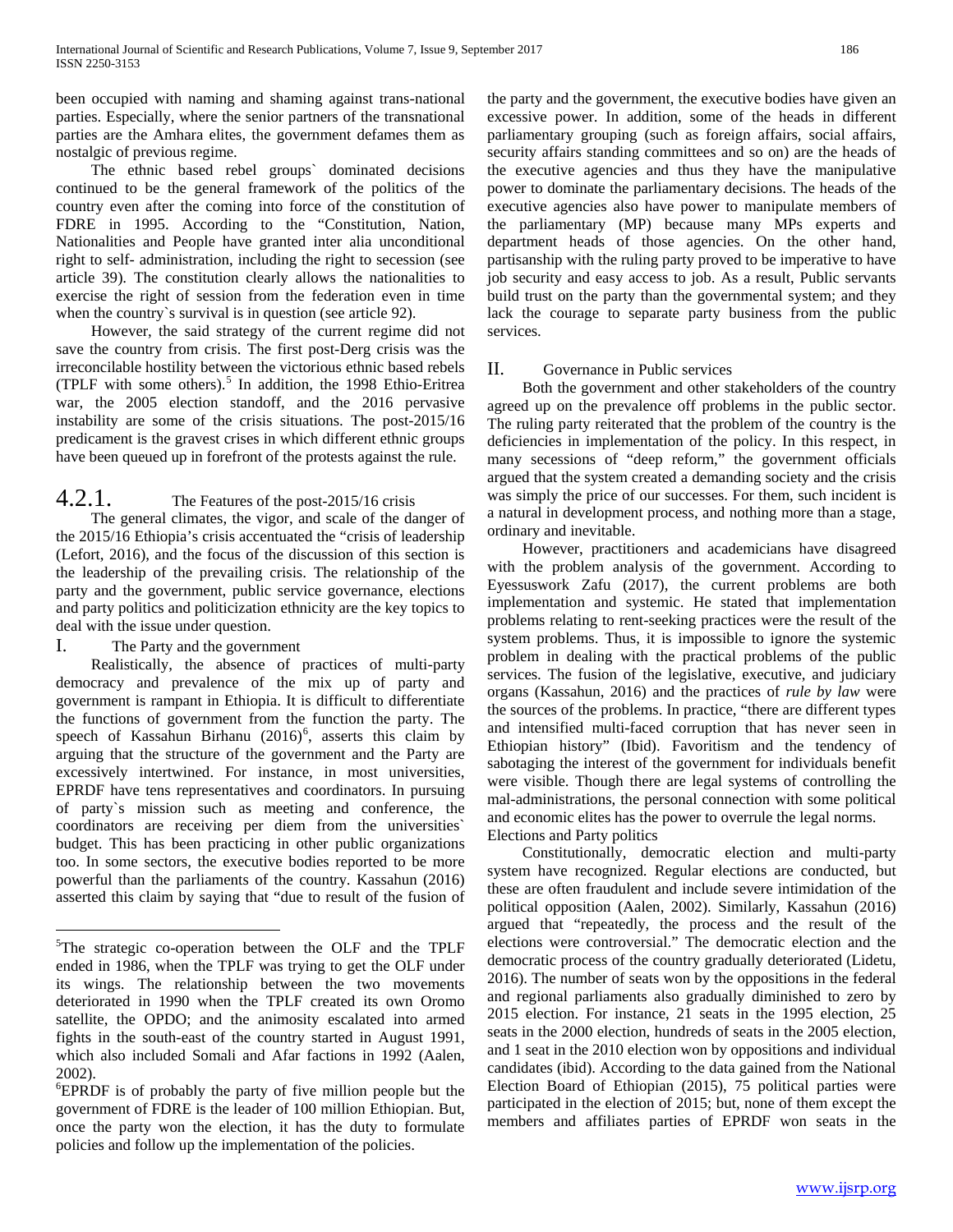parliament of FDRE. The above data evince that after the 2005 election political competition has showed radical declination.

 The country`s electoral rule and proliferation of fledging political parties, have also certain contribution for the defeat of oppositions and the dissipation of votes. To elaborate, proportional or mixed system of election is not allowed by the law. Thus, the party/front or coalition with simple majority votes is eligible to form a government. The oppositions were weak and divided and most of them organized to pursue ethnic agenda and were helpful for EPRDF`s election victory. In 2015, from the 75 registered parties, the numbers of opposition parties engaged in election were more than 60. But, none of them had got parliamentary seats because the votes of the supporters of the oppositions were frittered away. In addition, there were invalidated votes since high number the populations of the country are illiterate—they are unlikely to put proper sign on ballot papers. In this condition, the EPRDF has the chance of winning even the sum total of the number of votes for oppositions and the numbers of invalid votes are exceeding the number of votes of EPRDF.

 The ruling group has also been hammering the opposition parties through different maneuverings. It exploited unemployment, poverty, and backwardness as an opportunity to get supporters. The members of the ruling party are fortunate to get job in public institutions. Hence, for the youths, for the sake of survival and job access party membership become the best option. As a result, university students except the few best scorers opted to join the ruling party. On the other hand, most of uneducated mothers were organized under "mothers forums" in which the forums have the indirect mandate to indoctrinate EPRDF`s agenda. Corollary, the fledging opposition parties lacked potential members and sources of finances. Their institutional strength is also challenged by lack of intra-party democracy. Consequently, space to express collective public grievances narrowed. Finally, in the heyday of the crisis, the absence of party politics and accommodative political forums to express collective grievances resulted in the growth of the influence and importance of social media. The Diaspora oppositions snatched the leading power from the government. Protestors had received instruction and order from the exiled oppositions mainly through social media.

# III. **The Extreme politicization Ethnicity**

<span id="page-7-1"></span><span id="page-7-0"></span> Currently, most of the political groups have no objection to the federal system. The disagreement is on the extent of accommodation of different political interests and the government`s extreme adherence to politicization ethnicity. From the beginning, according to Aalen (2002:48), the lack of transparency and participation in the process has fed the argument that the EPRDF's ethnic federalism is a way of ensuring TPLF hegemony. Aalen`s argument asserted that the federal arrangement has defects even in ensuring the equality of the members of the EPRDF. Structurally, from the beginning, the party hinges upon ethnicity to analyze the problems of Ethiopia. According to Marera Gudina (2016), the regime favors the weak and ethnically organized parties to realizing its policy of "divide and rule." The introduction of ethnic federalism by EPRDF is a means to institutionalize the principle of "divide and rule" and ensuring the ruling party's position (Abbink, 1997). The above sayings evince that EPRDF`s extreme adherence to the politicization ethnicities is to maintain its political power through discarding competent trans-ethnic political parties or groupings.

In addition, in his argument to show the limitation of the existing ethnic federalism, Kassuhun (2016) points out that "the general frame of exaggerated identity based federal system has posed threat of abating the common visions or aspirations, objectives, and benefit of the people of Ethiopia." In different parts of the FDRE elites were mainly organizing and working to realize the objectives of their own ethnic groups. With the exception of few cities, the tendency to form non-ethnic organizations and the aspiration to build country wide vision are low. For instance, the Oromo protests were fundamentally opposed to the implementation of the Addis Ababa Master plan<sup>[7](#page-6-1)</sup> considering it as the plan to expropriate the lands of Oromos. The protest has no or limited trans-ethnic agenda and questions. The protesters also unlikely raised questions relating to the unfair evictions of urban dwellers of Addis Ababa by the name of investment.

 The general system also allowed the elites to instigate distinct identities with downplaying the similarities with the others. For instance, in SNNRS, the political and security problems related to the identity questions of Konso people, Wolenie people (Guragie Zone) and Kucha people (Gamogofa zone) were the result of the system. By no means, the resistances of Welqait people in Tigray region and Kimant People in Amhara region have deviations from ethnic questions. Practically, the demands such as recognition of new ethnic identities, the demands for zone, special zone, special Wereda, and Wereda administration for particular ethnic groups, have proliferated.

 On the other hand, although the Amhara elites used to propagate Pan-Ethiopianism, nowadays, they have been called Amhara nationalism. The youths have also welcomed the call warmly. The slogans<sup>[8](#page-7-0)</sup> of the 2016 protests in Gonder and Gojam unequivocally showed the boil-over of Amharas` ethnic resistance. This was a shift of political strategy from pan-Ethiopianism to ethnic nationalism. By implication, it was a downplaying move against the leadership of non-Amhara elites for Amhara People (currently, there are key non-Amhara officials within in ANDM).

### V. COMPARISON OF CRISIS LEADERSHIP THE PAST AND THE CURRENT

# **A. Party politics**

 Under leadership Colonel Mengistu multi-party system was not practiced. During the early stage of the revolution, there were de facto mass parties, EPRP and AESM. Later, there were some organizations formed with socialist orientations. Upon the declaration of the constitution PDRE (1987) multi-party politics

<sup>-&</sup>lt;br>7 <sup>7</sup>When EPRDF announced its readiness to implement its "Integrated Development Master Plan" in the middle of April 2014, it provoked an immediate reaction from university students across the State of Oromia (Tsegaye, 2017).

Slogans in Gonder and Gojam: "Amhara is not terrorist", "our border is Tekeze" Wolqait is Amhara" "Amhara struggle continues", stop mass killing on Amhara people", and "respect for Amhara-identity, and others.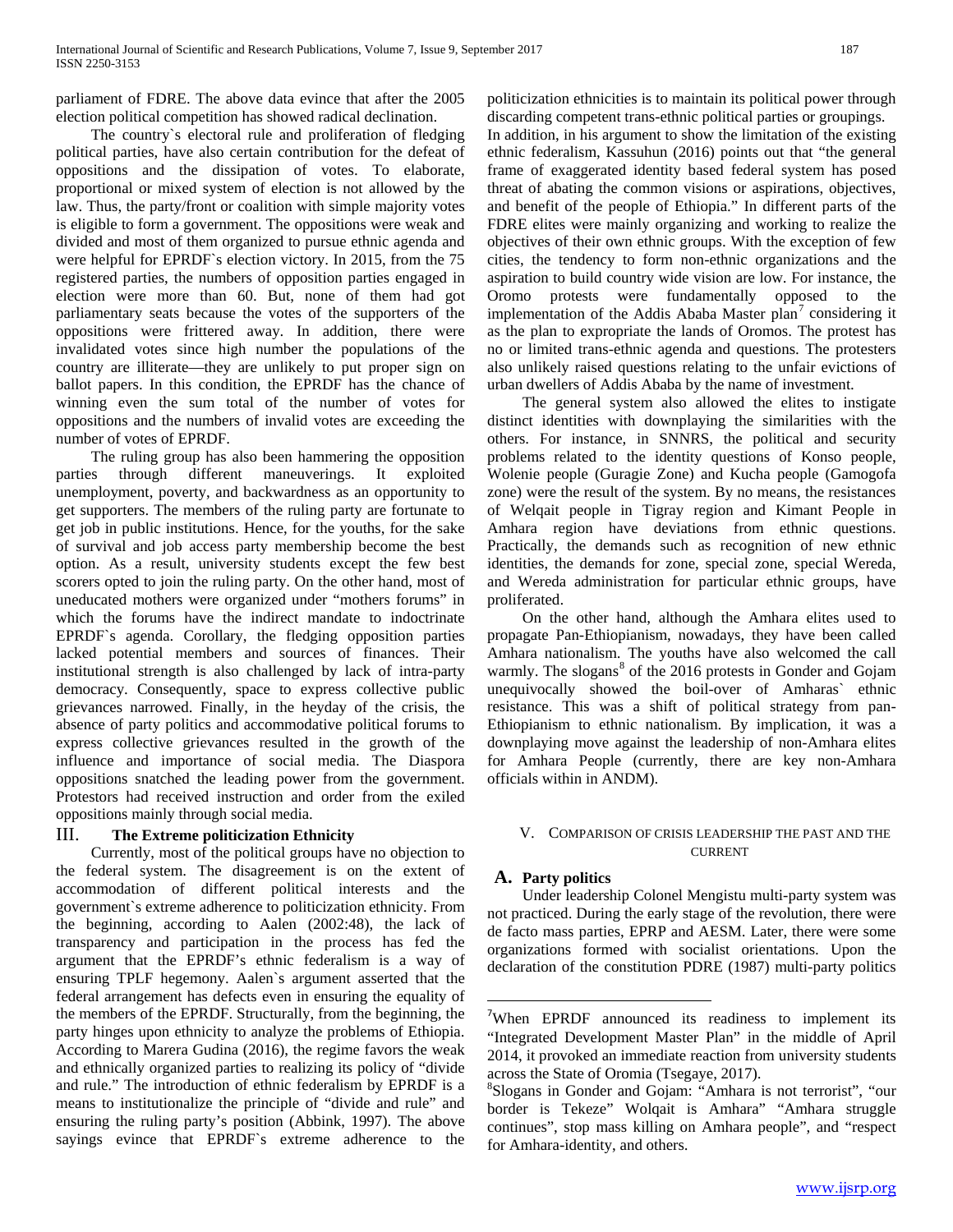had outlawed. WPE was the only de jure political party which had allowed controlling the National Shengo. The space for party politics, the forum for collective expression, and the accommodation of diversified views were legally banned. Inter alia, this dark political environment dictated the military generals to plot the 1989 military coup.

 The practical situations in the present regime have certain similarity with its predecessor. After the 2005 general election party competition highly declined. EPRDF postured itself as the only legitimate party of the nation though multi-party system has constitutionally recognized. The functions of the party and government have lost distinction, the parties have involved in every business of government. Like that of the WPE, EPRDF has tried to be everything to everyone. Weak and nominal ethnic based parties were proliferated and still recognized to sustain as weak as to challenge the EPRDF. Most of the trans-ethnic parties based in Addis Ababa and they suffered from the tactical and strategic influences of the ruling elites. The elections were symbolic and seem only to renew the licenses of EPRDF and its affiliates to rule the country. In this respect, it has no substantial difference from the former. In addition, like its predecessor, the EPRDF faced an aggravated crisis almost two years after the election victory.

### **B. Position of the ruling elites on the crisis**

 The basis for crisis leadership is sense making, meaning making, perception, and problem analysis. Both the Derg and EPRDF regimes considered the crises as the threats, none of which used the crises as opportunities. As a result, no structural or system reforms have been undertaken. In 1989, business continued as usual after the execution and detention of the coup makers and their supporters. Mengistu did not consider the risks of system failure in his decision of executing the military leaders and continuing the civil war. He attempted to diffuse blames and defended the status quo since he regarded the coup as a threat. Today, according to the "problem analysis" of the EPRDF, the current crisis is not systemic; so neither are the constitution or the institutions, nor the political line (Lefort, 2016). Such analysis had shaped the posturing of the government to *consider the ongoing stalemate as a threat.* Prior to 2016, the government has downplayed the impact of the disapproval of Oromo students to the Master Plan and the question of identity of Welqait People. Some of the students who protested against the Master plan received different punishments. In the latter case, the members of the committee formed to amplify the question of Welqait People were harassed, and imprisoned. Later, when the coverage of Oromo protests widened and the Amhara resistance engulfed, the government was forced to recognize the crises.

# **C. Response to the crisis**

<span id="page-8-1"></span><span id="page-8-0"></span> *Political and Forceful Measures*: The Derg regime severely punished the perpetrators of the coup and labeling them as espouse of the secessionists and betrayers of the national integrity. It continued to rule the country without substantial political reform. The civil war continued as it was though the rebels were in a continuous victory. Like its predecessor, the EPRDF attempted to diffuse the crisis. They blamed the protesters as trouble making criminal elements. In both regimes, the military and political measures have been implemented interdependently. The government blamed the Diaspora media and armed groups as instigators of the crisis. As a result EPRDF has used the military forces as an instrument of crisis response. Oromiya and Amhara regions entirely and SNNP and Tigray regions partially fall under military rule. During the state of emergency some of the frontrunners of the protests of the country have been killed, injured, disappeared, tortured, and detained (Alemayehu, 2017). According to the report of the secretary of the Command Post, Siraj Fergesa, in the course of the crisis, more than 600, and more than 21, 000 people were killed and detained respectively. Upon the suspension of the "state of emergency" he reported to the federal parliament that 7737 people were under custody, waiting train on remand.

 *Officials Reshuffling*: In 1989, appointees were reshuffled. New generals and civil officials had appointed after the failed coup. But there was no significant change in the politics of the country. Similarly, the EPRDF has adopted ministerial and middle level leadership changes mainly in the federal government. The September 2015 established cabinet was replaced by new one on 22 October 2016. Most of the new comers in the cabinet were professionals and technocrats. For the second time, by late August 2017, there was another reshuffling in the members of federal cabinet and diplomatic missions. The latter reshuffling is self-evident that evinces the first cabinet change was hurly-burly decision. Regarding the regional government, the cabinet of state of Oromia has taken similar measure- including the appointment of new president. In general saying there was no policy change in both levels.

# **Substantial differences of the two regimes**

 *Politico-legal measures:* During the state of emergency of 2016/2017, the government has devised normative and practical measures of crisis maneuvering. These were nationwide "deep reform," announcing of draft proclamation to ensure the special interest of Oromia in Addis Ababa. However, the draft proclamation will be unconstitutional if the right of participation and self-administration of the people of Addis Ababa is denied. The constitution of FDRE in article 43 (2) has granted the people`s right to have pre-consultation upon the decision that are concerned with their fate.

 Inter alia the fundamental and immediate causes of the current crisis were related with the Addis Ababa master Plan and the question welqait Amhara identity. In this respect, the suspension of the master plan and the drafting of law in view of answering the question of Oromo ethnic group have undertaken. The EPRDF decision of drafting law on the basis of article 49  $(5)^9$  $(5)^9$  of FDRE`s constitution is a step forward in realizing the constitution though "there are reasons to hold skeptic speculation on the prospect of the decision in bringing general peace."<sup>[10](#page-8-0)</sup> On

<sup>-&</sup>lt;br>9 <sup>9</sup>The special interest of the State of Oromia in Addis Ababa, regarding the provision of social services or the utilization of natural resources and other similar matters, as well as joint administrative matters arising from the location of Addis Ababa within the State of Oromia, shall be respected. Particulars shall be determined by law.

 $10$ When system challenged by political forces in Addis Ababa and elsewhere, EPRDF proved to use its Oromo affiliate as a play card to pursue indirect control and to confront its rivals. This was happened in the aftermath of the 2005 election victory of oppositions for the entire seats of the city. In this particular case*,* EPRDF decided the shift of Oromia region`s capital from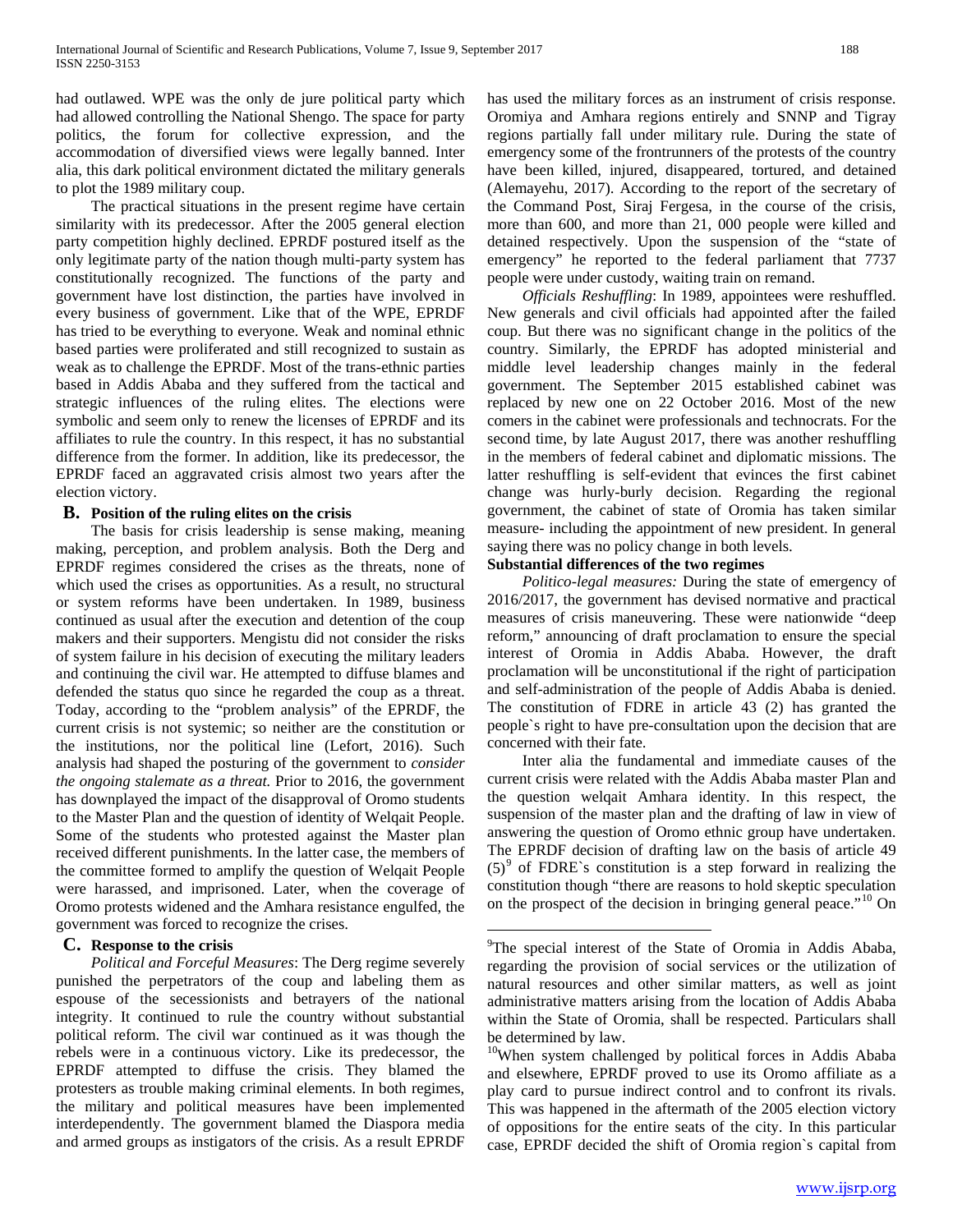the other hand, the question Welqait seems a "Hot Potato," still untouched. The question is direct to TPLF, a dominant party in EPRDF. However, optimistically, still there is time to give genuine strategic solution for the said identity question by the TPLF.

 *Discussion with oppositions*: In the aftermath of the crisis, unlike its predecessor EPRDF called general discussion. Twenty one (21) fledging political parties have been participating in the discussion with the ruling party. There is escapism on the capacity of negotiations and negotiators in bringing structural changes. Such doubt resulted in the boycotting of the discussion by certain popular and stronger parties. Practically, disregarding to the decision of the majority, the ruling group has the power to reject or and accept the ideas of the oppositions. For instance, according to Alemayehu (2017), EPRDF has objected to discus on the issue of sea outlet/ international border, releasing of political prisoners, national reconciliation, amendment of constitution and three others. The discussion has been undertaking without arbiters; and the extent of the fruitfulness of the said discussion is dependent upon the commitment EPRDF. The final agendas for negotiation presented in June 2017 (Yohhanis, 2017). These are amendments on the electoral law, anti-terror law, Charities and Societies proclamation, Media proclamation, and some others. Optimistically, the ongoing discussion is a step forward in dealing with the crisis.

*Corruption related measures:* During the Derg regime, there was no massive or systemic corruption. As a result, the issue of corruption had no or little emphases in crisis decision of the time. As stated above, in post-1991 corruption become the game of the system. In response, the incumbent government has been taking sporadic politic-legal measures. Currently, in late July 2017, the federal government imprisoned more than forty middle level officials and experts. This was applauded by the communication minister press release of late July 2017. It was proved that most of the suspects were former middle level officials and experts and thus the measure was accompanied by criticisms<sup>11</sup>. Political activists expressed that the high level officials who had expected to involve in systemic corruption continued to be key actors in detaining the low level corrupters. Generally, due to this and other reasons the corruption measures unlikely attract the attention of the public.

 *Instrument of regime survival:* The Derg had no ethnolinguistic political base; rather it has come out of a committee formed from the armies of the country. The instrument of safeguarding of the regime was the military might and the propaganda of pan-Ethiopianism. Whereas the main root of

 Adama to Addis Ababa to counter the wining trans-ethnic party. Currently, the transfer of the issue of Weqait to *Tigray Region*, applauding of the Oromo`s right in Addis Ababa and the historical behavior of EPRDF dictate to express the fear that the effort of EPRDF to answer certain Oromo questions could be used as a tactic of get respite in its effort to diffuse, or to pass

bungled responses for Welqait resistances.<br><sup>11</sup>The critics said that the detention of those suspects was an attempt of setting agenda to divert the attention of the public from the strike and boycott against the regime`s general policy. Most of the activists reiterated that top level officials who have been suspected in grand corruption were not arrested.

EPRDF was the former rebel groups that formed along ethnic lines. And currently, gathering of people in their ethnic lines. Unlike the predecessors, the current elites utilize the ethnic plurality for the survival of the regime by the tactic of divide and rule. *Loyalty of the military elites:* The Derg regime was merciless for any misconduct and political divergence of military leaders. The system vividly betrayed by those generals though the root of the Derg was the armies. This was one of the factors that accelerated the collapse. On the contrary, most of the current military chiefs are the commanders and fighters of the former rebels who formed the ruling parties. In other saying, they were the leaders of the military wing of EPRDF and criticized by their allegiance to the ruling party, not for the democratic system.

# VI. CONCLUDING REMARKS

 During and in the aftermath of the 1989 coup, the crisis decision of president Mengistu was shortsighted. He did not consider the coup staged by the senior military leaders as a beginning of the end of his regime. Upon the failure of the coup, the coup makers were mercilessly executed. The political, military, and legal measures against the coup makers supplemented each other. Finally, the national forces left without experienced leaders and the processes resulted in the declining of the combating morals of the troops. In the face of the problem, the obvious military measures of the president against the rebels had continued. Although the regime had certain political bargaining power before and during the crisis of 1989, there were signals of risks of system collapse. The president did consider the majority crises of his leadership as threats, and he did not used it as an opportunity to build a new way of doing state business. As a result, he failed to have genuine negotiation with coup makers and rebels. Negotiation and an inclusive breakthrough with rebels along with the reconsideration of international diplomacy, and resignation of the president would have the possibility to minimize the risks that the country had faced later. If the president did so, the radical ethno-nationalists might not get a chance to realize the principle "divide and rule" in post-1991. Further, arguably, the Ethio-Eritrea (1998) war and the loss of sea outlet would not have the possibility to happen.

 With regard to the current crisis of Ethiopia, since the type and the modes of the crisis were different from the past, some of the decisions of EPRDF have certain deviances from its predecessor. The responses for the insurrections in Oromia, Amhara and SNNPRS were peaceful negotiations, legal maneuverings and forceful measures. The government employed these tactics side by side. In the inception, there government attempted to discuss with religious leaders, community leaders, and youths though later the military measures have given priority.

 More importantly, the suspension of the Addis Ababa Master Plan, the promise to devise political solution to the question of Welqait people, the undertaking of "deep reform" within the government apparatus and the ongoing negotiation with opposition parties" were some of the political measures. In addition, the drafting of law for the realization of the constitutional rights of Oromo people was one of the tempo changing political decisions of the regime. However, the regime`s problem analysis and the decisions were unlikely to recognize the structural problems related to the extreme ethnic